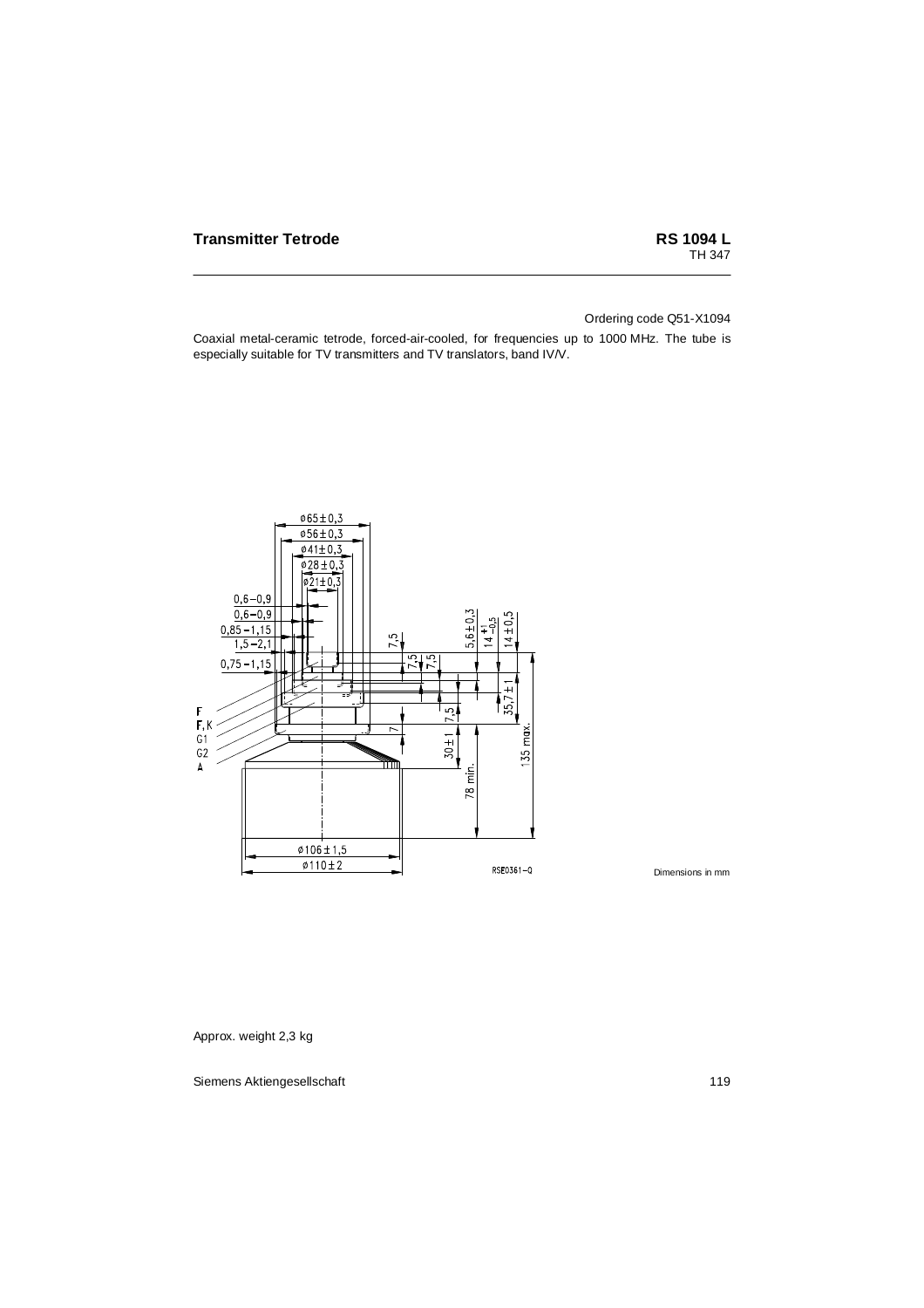### **Heating**

| Heater voltage              | $U_{\rm F}$ | 6,0          | V <sub>1</sub> |
|-----------------------------|-------------|--------------|----------------|
| Heater current              | י ⊿         | $\approx$ 34 |                |
| Heating: direct             |             |              |                |
| Cathode: thoriated tungsten |             |              |                |

## **Characteristics**

|    | Emission current                              | lem                   | 6,0 | A    |
|----|-----------------------------------------------|-----------------------|-----|------|
| at | $U_{\rm A} = U_{\rm G2} = U_{\rm G1} = 60$ V  |                       |     |      |
|    | Amplification factor of screen grid           | $\mu$ <sub>q2q1</sub> | 7,0 |      |
| at | $U_{\rm A}$ = 1 kV,                           |                       |     |      |
|    | $U_{G2}$ = 400 to 600 V,                      |                       |     |      |
|    | $I_{\Delta} = 1$ A                            |                       |     |      |
|    | Transconductance                              | S                     | 40  | mA/V |
| at | $U_A = 1$ kV, $U_{G2} = 400$ V, $I_A = 1,5$ A |                       |     |      |

## **Capacitances**

| Cathode/control grid     | $c_{\text{kg1}}$  | $\approx 40$   | рF              |
|--------------------------|-------------------|----------------|-----------------|
| Cathode/screen grid      | $c_{\text{kg2}}$  | $\approx$ 1.4  | pF              |
| Cathode/anode            | $c_{\rm ka}$      | $\approx 0.02$ | pF <sup>2</sup> |
| Control grid/screen grid | $c_{\text{g1g2}}$ | $\approx 50$   | pF              |
| Control grid/anode       | $c_{q1a}$         | $\approx 0.18$ | pF <sup>2</sup> |
| Screen grid/anode        | $c_{\alpha 2a}$   | $\approx 8.20$ | pF <sup>3</sup> |

## Accessories **Contract Contract Contract Contract Contract Contract Contract Contract Contract Contract Contract Contract Contract Contract Contract Contract Contract Contract Contract Contract Contract Contract Contract Co**

| Cavity band IV/V | reguest<br>upon |
|------------------|-----------------|

<sup>1)</sup> The heater voltage will be determined by the tube manufacturer for each individual application taking into account the respective operating conditions. The heater data specified above are guideline values.

<sup>2)</sup> Measured by a Ø 50 cm screening plate in the screen-grid terminal plane.

<sup>3)</sup> Measured by a Ø 50 cm screening plate in the anode ceramic plane.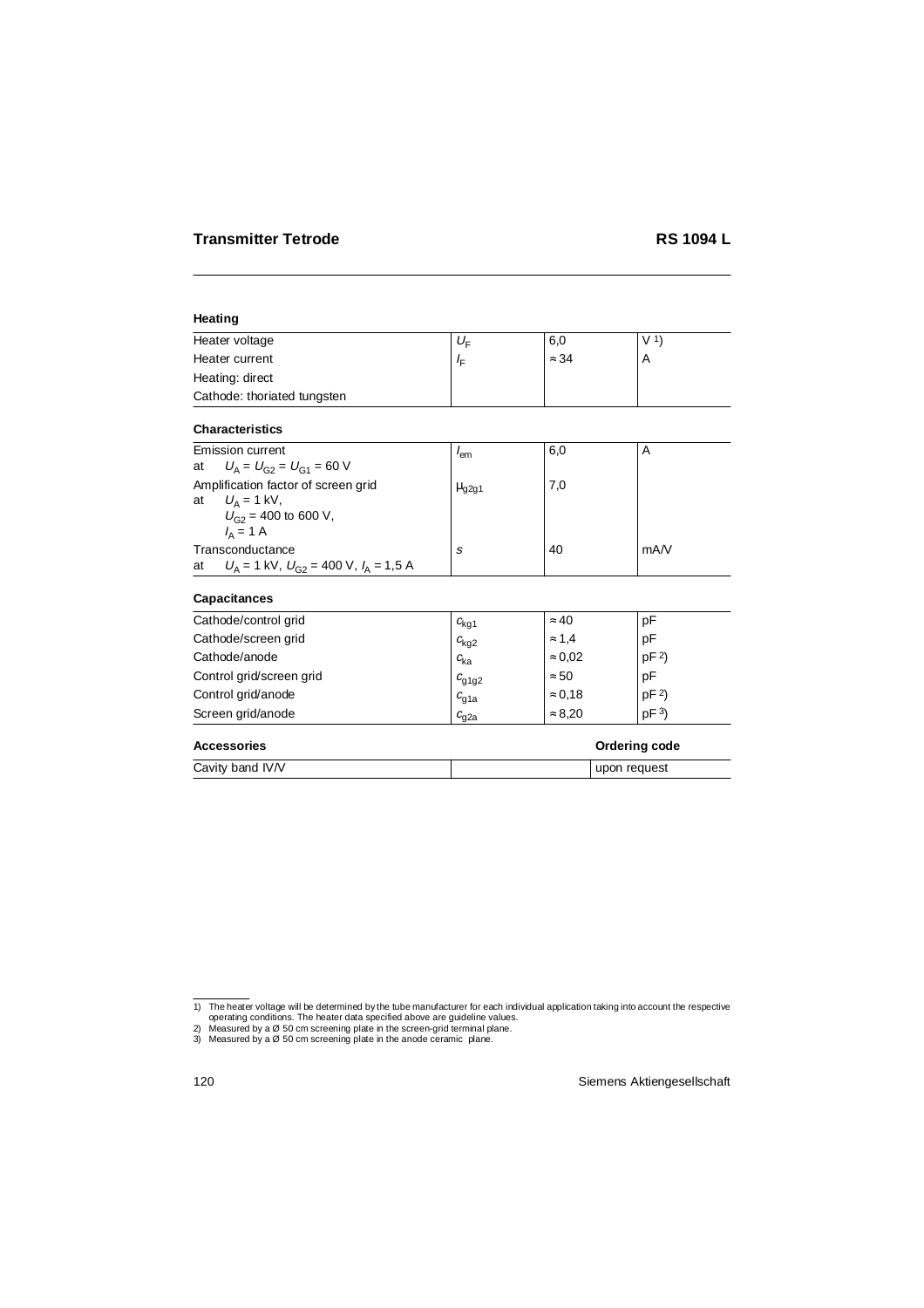## **Amplifier for TV transmitters and TV translators with common vision and sound carrier transmission, grounded control-grid screen-grid circuit, vision-to-sound ratio 10:1, negative modulation, standard G**

|  | <b>Maximum ratings</b> |  |
|--|------------------------|--|
|--|------------------------|--|

|                  | 1000   | <b>MHz</b> |
|------------------|--------|------------|
| $U_A$            | 5,0    | kV         |
| $U_{G2}$         | 650    | V          |
| $U_{G1}$         | $-200$ | V          |
| $I_{\mathsf{K}}$ | 2,0    | A          |
| $I_{\rm KM}$     | 6,0    | A          |
| $P_{\rm A}$      | 4,5    | kW         |
| $P_{G2}$         | 25     | W          |
| $P_{G1}$         | 5,0    | W          |
|                  |        |            |

### **Operating characteristics**

|                    | 800       | <b>MHz</b>        |
|--------------------|-----------|-------------------|
| В                  | 10        | <b>MHz</b>        |
| $P_{2\,\text{SY}}$ | 1,10      | kW <sup>1</sup>   |
| $V_{\sf p}$        | 15,5      | dB                |
| a <sub>IM3</sub>   | $\geq$ 52 | dB                |
| $U_{\rm A}$        | 4,0       | kV                |
| $U_{G2}$           | 400       | V                 |
| $I_{A,0}$          | 0,5       | (A <sup>2</sup> ) |
| $I_{A}$ SW         | 0,8       | A                 |
| $I_{G2}$ SW        | 5,0       | mA                |
| $I_{G1}$ SW        | < 2       | mA                |
|                    |           |                   |

<sup>1)</sup> At cavity output.

<sup>2)</sup> Set with  $U_{G1}$  approx. – 48 V.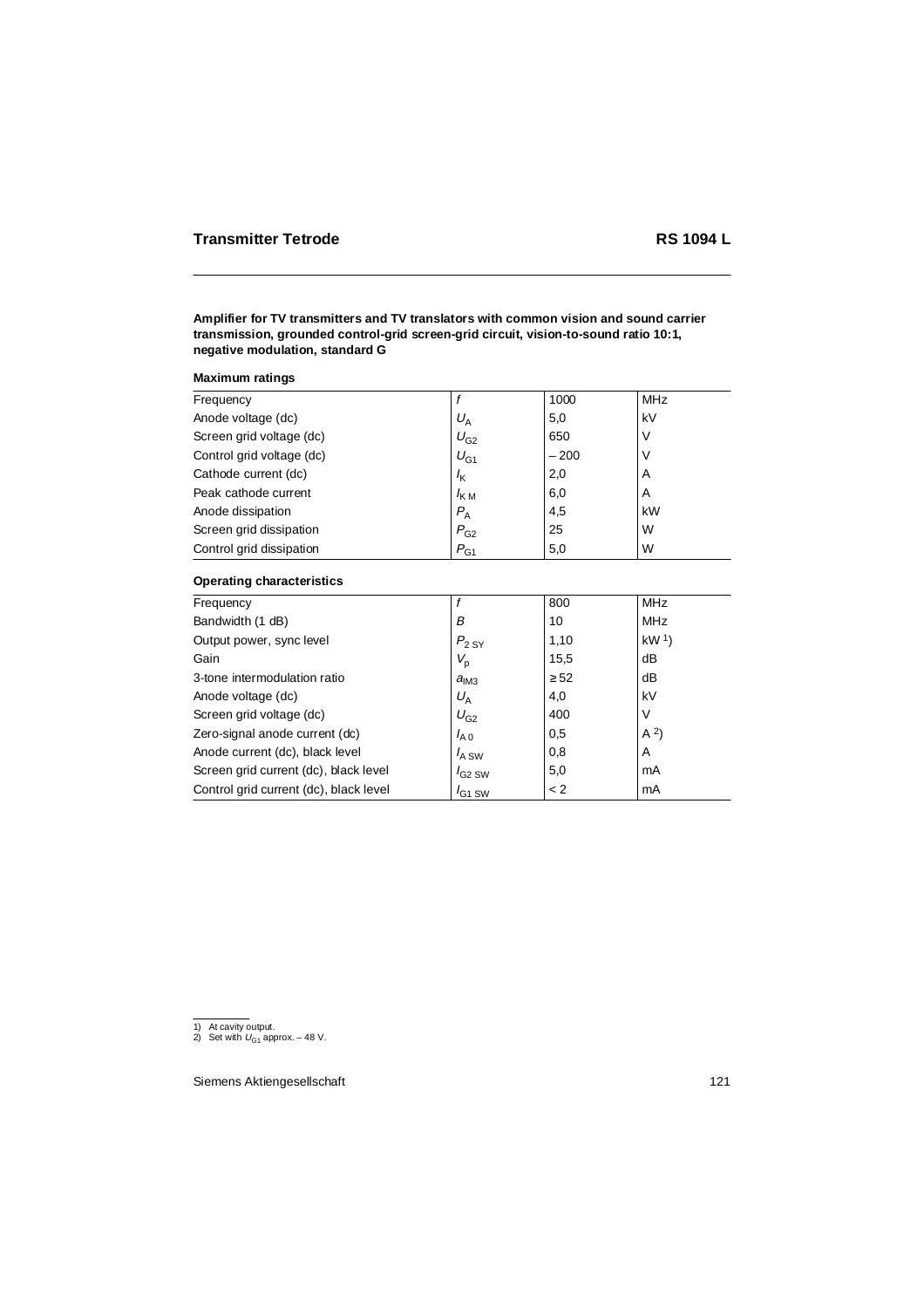# **TV vision transmitter,**

# **grounded control-grid screen-grid circuit, negative modulation, standard G**

### **Maximum ratings**

# **Operating characteristics**

| Frequency                              |             | 800  | <b>MHz</b>      |
|----------------------------------------|-------------|------|-----------------|
| Bandwidth (1 dB)                       | в           | 10   | <b>MHz</b>      |
| Output power, sync level               | $P_{2\,SY}$ | 2,20 | kW <sup>1</sup> |
| Gain                                   | $V_{\rm p}$ | 15,5 | dB              |
| Anode voltage (dc)                     | $U_A$       | 4,0  | kV              |
| Screen grid voltage (dc)               | $U_{G2}$    | 400  | V               |
| Zero-signal anode current (dc)         | $I_{A0}$    | 0,5  | A <sup>2</sup>  |
| Anode current (dc), black level        | $I_{A}$ SW  | 1,5  | A               |
| Screen grid current (dc), black level  | $I_{G2}$ SW | 5,0  | mA              |
| Control grid current (dc), black level | $I_{G1}$ SW | < 2  | mA              |

<sup>1)</sup> At cavity output.

<sup>2)</sup> Set with  $U_{G1}$  approx. – 48 V.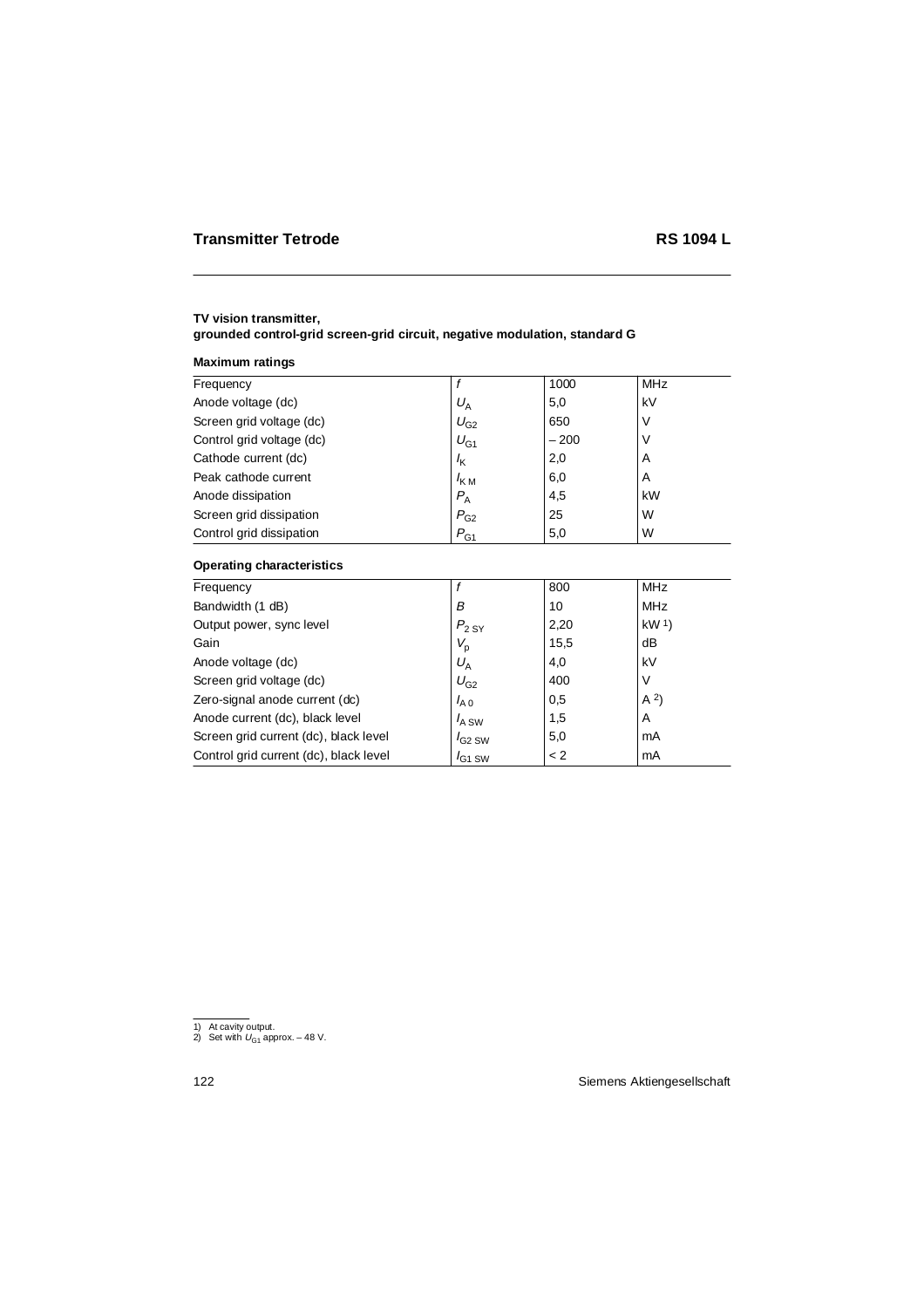### **Tube mounting**

Axis vertical, anode up or down.

#### **Maximum tube surface temperature**

The temperature of the electrode terminals and ceramic insulators must not exceed 250 °C. For keeping below this maximum temperature an air flow is required to cool the terminal rings. For this purpose the terminal contacts must be designed for providing a uniform cooling effect.

### **Forced-air cooling**

The minimum air flow rate required for maximum anode dissipation is given in the cooling air diagram, valid for 45 °C inlet temperature at 1 bar air pressure (sea level). The cooling air must be supplied from the electrode terminal side. For detailed information on forced-air cooling refer to "Explanations on Technical Data".

#### **Automatic heating power regulation**

Recommendations for automatic heating power stabilization are contained in the instruction "UHF TV Tetrodes, Heating Power Adjustment", which is supplied on request.

#### **Safety precautions**

The section "Safety precautions" under "Explanations on Technical Data" describes how the tube is to be protected against damage due to electric overload or insufficient cooling.

### **Transmitter off-periods**

Frequent switching of the heating reduces lifetime. So the heating (and cooling) should be left on during transmitter off-periods of up to two hours. Continuous heating with reduced power (black heating) should be provided for longer off-periods. Refer to "Explanations on Technical Data".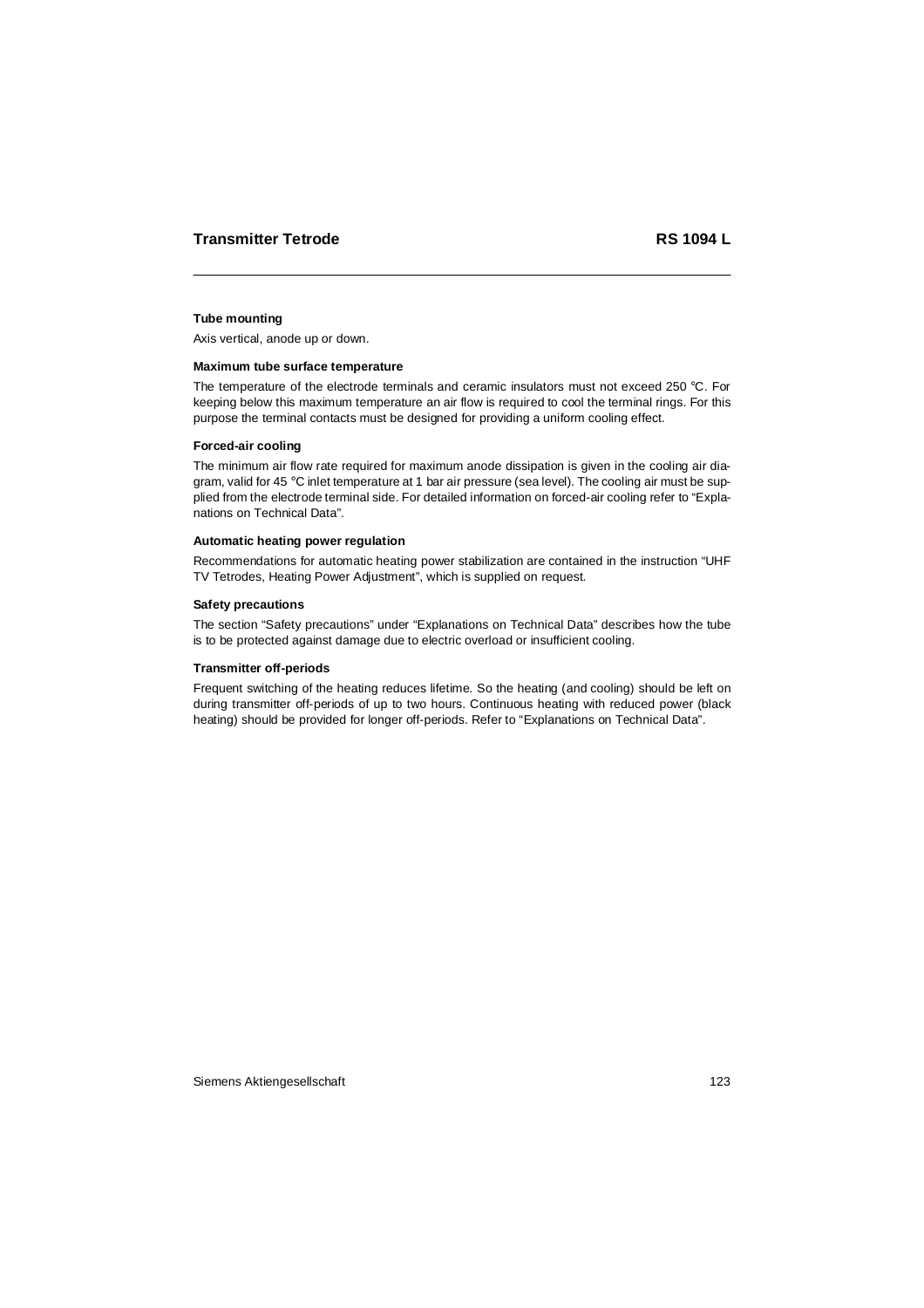# **Cooling air diagram**



The cooling air is supplied from the electrode terminal side.

Air pressure = 1 bar  $t_1 = 25$  °C